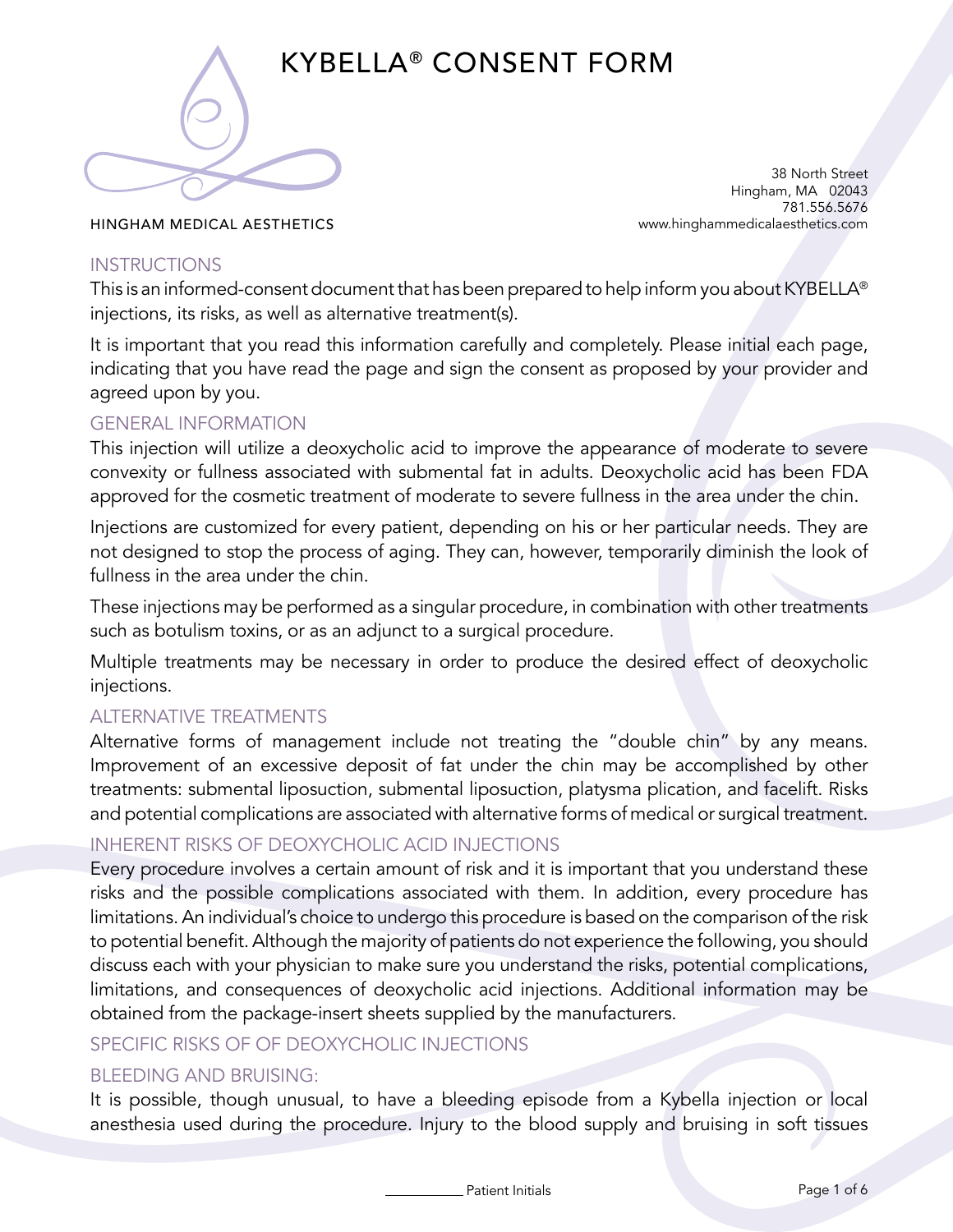may occur. Should you develop post-injection bleeding, it may require emergency treatment or surgery. Aspirin, anti-inflammatory medications, platelet inhibitors, anticoagulants, Vitamin E, ginkgo biloba and other "herbs / homeopathic remedies" may contribute to a greater risk of a bleeding problem. Do not take any of these for seven days before or after filler injections.

#### SWELLING:

Swelling (edema) is a normal occurrence following the injections. It decreases after a few days. If swelling is slow to resolve, medical treatment may be necessary.

#### PAIN:

Discomfort associated with injections is normal and usually of short duration. Pain and tenderness are expected after treatment and should not last longer than 7 days. Please consult your physician about pain management.

#### NUMBNESS:

Numbness around the injection area may occur. This is temporary and should revolve within a few days.

### DYSPHAGIA:

On rare occasions, difficulty swallowing may occur. Cases of dysphagia should resolve within 1-81 days.

### FACIAL NERVE DAMAGE:

Although rare, nerves around the treatment area may be affected by the injection, resulting in muscle weakness. Nerve injuries should resolve within a few days but may take up to 1 year to improve.

#### SKIN HARDNESS IN TREATMENT AREA:

Rarely, skin hardness may occur in the treatment area. This is temporary and should resolve within a few days.

### DESTRUCTION OF SKIN CELLS IF INJECTED INTO SKIN:

KYBELLA® can destroy skin cells, if inadvertently injected into the skin.

#### NEEDLE MARKS:

Visible needle marks from the injections occur normally and resolve in a few days.

#### SKIN SENSITIVITY:

Skin rash, itching, tenderness and swelling may occur following injections. After treatment, you should minimize exposure of the treated area to excessive sun or UV lamp exposure and extreme cold weather until any initial swelling or redness has gone away.

#### ERYTHEMA (SKIN REDNESS):

Erythema in the skin occurs after injections. It can be present for a few days after the procedure.

#### INFECTION:

Although infection following KYBELLA® injection is unusual, bacterial, fungal, and viral infections can occur. Should any type of skin infection occur, additional treatment including antibiotics may be necessary.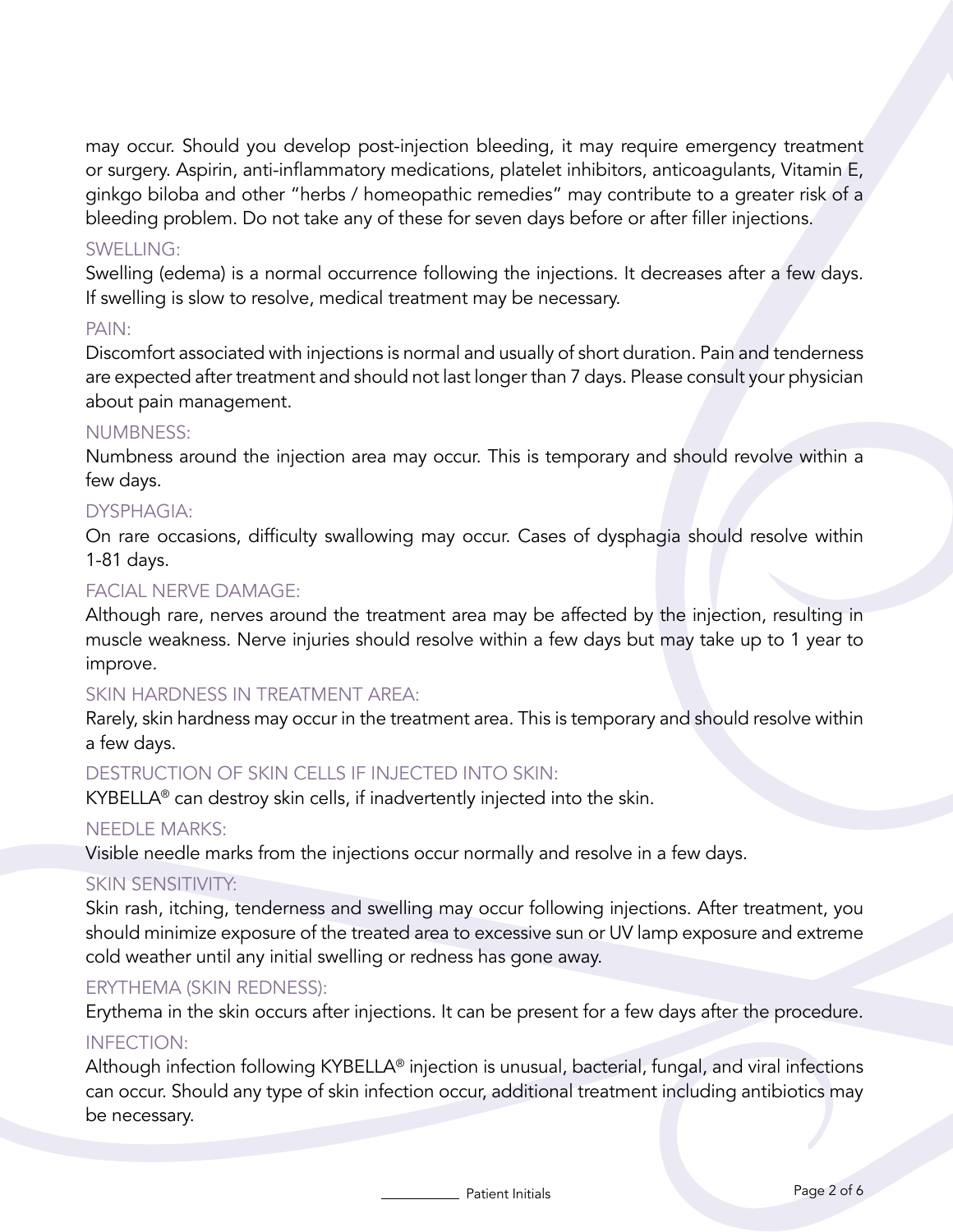### ASYMMETRY:

The human face is normally asymmetrical in its appearance and anatomy. It may not be possible to achieve or maintain exact symmetry following KYBELLA® injections. There can be a variation from one side to the other in terms of the response to injection. This may require additional injections.

# SKIN NECROSIS:

It is very unusual to experience loss of skin and deeper soft tissues after KKYBELLA® injections. Skin loss can produce unacceptable scarring. Should this complication occur, additional treatments, or surgery may be necessary.

# ALLERGIC REACTIONS AND HYPERSENSITIVITY:

Allergic and systemic anaphylactic reactions may occur. Deoxycholic acid injections should not be used in patients with a history of multiple severe allergies, severe allergies manifested by a history of anaphylaxis, or allergies to gram-positive bacterial proteins. Severe allergic reaction is rare but may occur. Allergic reactions may require additional treatment.

# UNSATISFACTORY RESULT:

KYBELLA® injections alone may not produce an outcome that meets your expectations for improvement in treatment of under chin fullness. There is the possibility of a poor or inadequate response to the injection(s). Additional injections may be necessary. Surgical procedures or other treatments may be recommended along with additional treatments. Unsatisfactory results may NOT improve with each additional treatment.

# UNKNOWN RISKS:

The long-term effect of deoxycholic acid is unknown. The possibility of additional risk factors or complications attributable to the use of KYBELLA® may be discovered.

# PREGNANCY AND NURSING MOTHERS:

Animal reproduction studies have not been performed to determine if deoxycholic acid could produce fetal harm. Risk of major birth defects and miscarriage is unknown. It is not known if KYBELLA® or its breakdown products can be excreted in human milk. It is not recommended that pregnant women or nursing mothers receive deoxycholic acid injection treatments.

# DRUG INTERACTIONS:

It is not known if deoxycholic acid reacts with other drugs within the body.

# LONG-TERM EFFECTS:

Deoxycholic acid injections should not be considered as a permanent treatment for the correction of submental fullness. Subsequent alterations in face appearance may occur as the result of aging, weight loss or gain, sun exposure, or other circumstances not related to KYBELLA® injections. Deoxycholic acid injection does not arrest the aging process. Future surgery or other treatments may be necessary.

### ADDITIONAL TREATMENT NECESSARY:

There are many variable conditions in addition to risks and potential complications that may influence the long-term result of deoxycholic acid injections. Even though risks and complications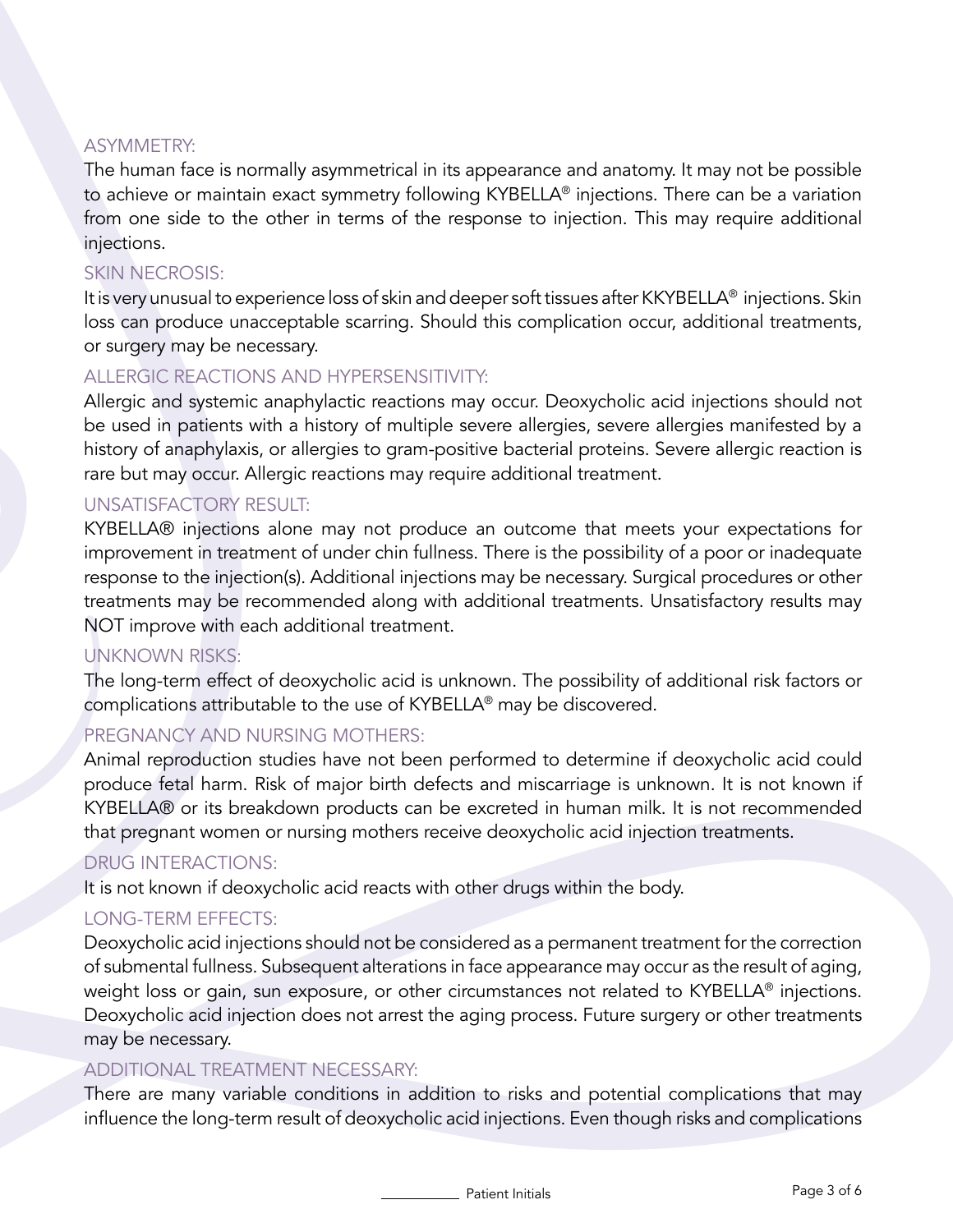occur infrequently, the risks cited are the ones that are particularly associated with KYBELLA® injections. Other complications and risks can occur but are even more uncommon. Should complications occur, additional treatments may be necessary. The practice of medicine and surgery is not an exact science. Although good results are expected, there is no guarantee or warranty expressed or implied, on the results that may be obtained.

### ADDITIONAL ADVISORIES

### DRUG REACTIONS:

Unexpected drug allergies, lack of proper response to medication, or illness caused by the prescribed drug are possibilities. It is important for you to inform your physician of any problems you have had with any medication or allergies to medication, prescribed or over the counter, as well as medications you now regularly take. Provide your provider with a list of medications and supplements you are currently taking.

#### UNSATISFACTORY RESULT:

Although good results are expected, there is no guarantee or warranty expressed or implied, on the results that may be obtained. The more realistic your expectations as to results, the better your results will appear to you. Some patients never achieve their desired goals or results, at no fault of the provider. You may be disappointed with the results of treatment. It may be necessary to perform additional treatments to improve your results. Unsatisfactory results may NOT improve with each additional treatment.

### IMPORTANT COMMITMENTS/TRAVEL PLANS:

Any procedure holds the risk of complications that may delay healing and your return to normal life. Please let the provider know of any travel plans, important commitments already scheduled or planned, or time demands that are important to you, so that appropriate timing of the procedure can occur. There are no guarantees that you will be able to resume all activities in the desired time frame.

### LONG - TERM RESULTS:

Subsequent alterations in the appearance of your body may occur as the result of aging, sun exposure, weight loss, weight gain, pregnancy, menopause or other circumstances not related to your procedure.

#### PREGNANCY AND BREAST FEEDING:

Treatment should not be performed during pregnancy. Let your provider know if you are, recently were, or plan to become pregnant.

### FEMALE PATIENT INFORMATION:

It is important to inform your provider if you use birth control pills, estrogen replacement, or if you suspect you may be pregnant. Many medications including antibiotics may neutralize the preventive effect of birth control pills, allowing for conception and pregnancy.

### MENTAL HEALTH DISORDERS AND ELECTIVE PROCEDURES:

It is important that all patients seeking to undergo elective procedures have realistic expectations that focus on improvement rather than perfection. Complications or less than satisfactory results are sometimes unavoidable, may require additional procedures and often are stressful.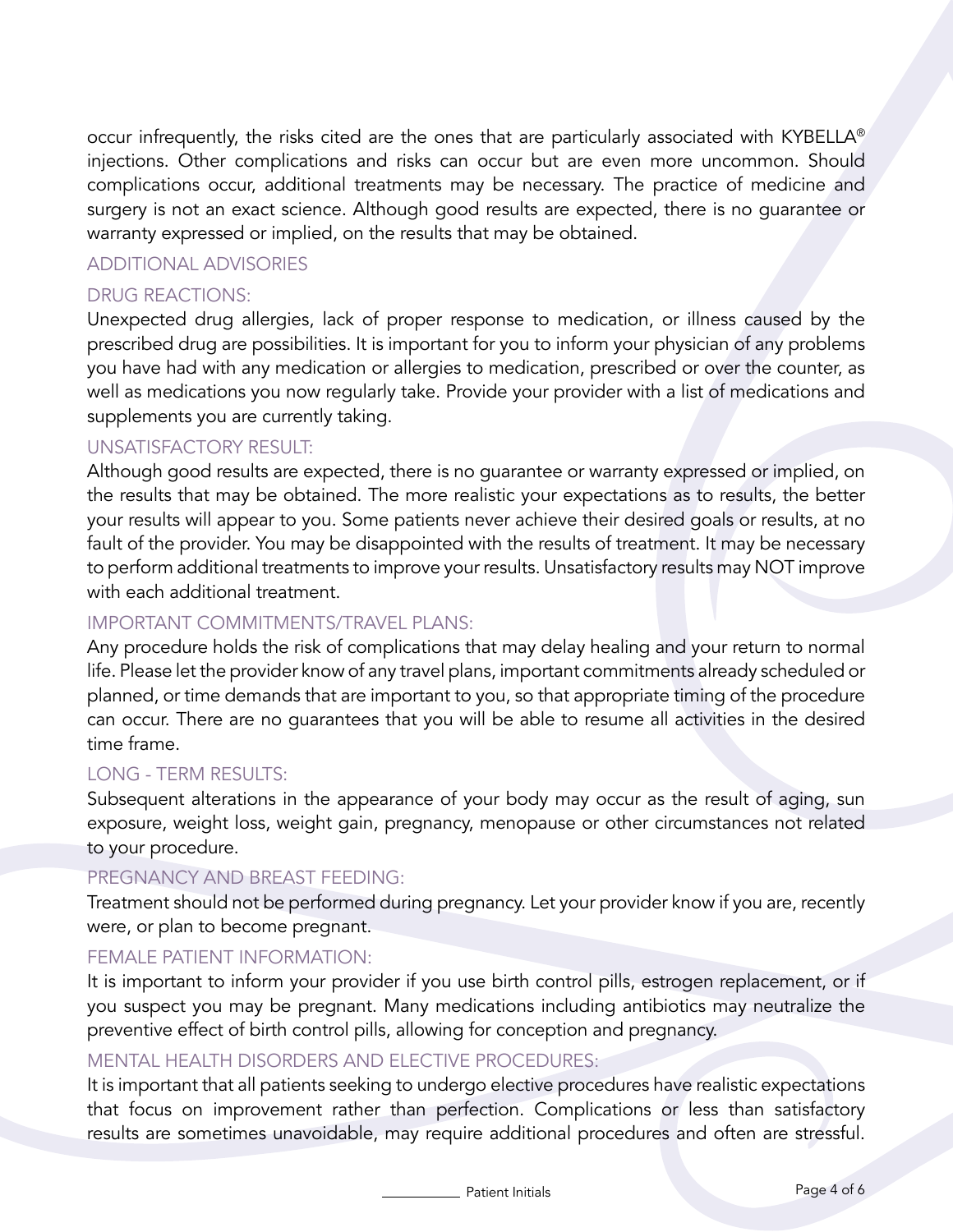Please openly discuss with your provider, prior to treatment, any history that you may have of significant emotional depression or mental health disorders. Although many individuals may benefit psychologically from the results of elective procedures, effects on mental health cannot be accurately predicted.

### OFF - LABEL FDA ISSUES:

There are many devices, medications and injectable fillers and botulinum toxins that are approved for specific use by the FDA, but this proposed use is "Off-Label", that is not specifically approved by the FDA. It is important that you understand this proposed use is not experimental and your provider believes it to be safe and effective.

### PATIENT COMPLIANCE:

Follow all provider instructions carefully; this is essential for the success of your outcome. Personal and vocational activity needs to be restricted. It is important that you participate in follow-up care, return for aftercare, and promote your recovery.

### DISCLAIMER

Informed-consent documents are used to communicate information about the proposed surgical treatment of a disease or condition along with disclosure of risks and alternative forms of treatment(s), including a decision not to proceed with treatment. This document is based on a thorough evaluation of scientific literature and relevant clinical practices to describe a range of generally acceptable risks and alternative forms of management of a particular disease or condition. The informed-consent process attempts to define principles of risk disclosure that should generally meet the needs of most patients in most circumstances.

However, informed-consent documents should not be considered all-inclusive in defining other methods of care and risks encountered. Your provider may provide you with additional or different information which is based on all the facts in your particular case and the current state of medical knowledge.

Informed-consent documents are not intended to define or serve as the standard of medical care. Standards of medical care are determined on the basis of all of the facts involved in an individual case and are subject to change as scientific knowledge and technology advance and as practice patterns evolve.

# AUTHORIZATION (S):

| (Patient Initials) | acknowledge that I have been informed about the Off-Label FDA status of<br>KYBELLA <sup>®</sup> and I understand it is not experimental and accept its use.                                       |
|--------------------|---------------------------------------------------------------------------------------------------------------------------------------------------------------------------------------------------|
| (Patient Initials) | For women: I confirm that I am not pregnant or breastfeeding and do not intend to<br>become pregnant anytime during the course of treatment.                                                      |
| (Patient Initials) | Before and after treatment instructions have been discussed with me.<br>The procedure, potential benefits and risks, and alternative treatment options have<br>been explained to my satisfaction. |
|                    | understand that my treatment is purely elective, that the results may vary with                                                                                                                   |

(Patient Initials)

I understand that my treatment is purely elective, that the results may vary with each individual, and multiple treatments may be necessary.